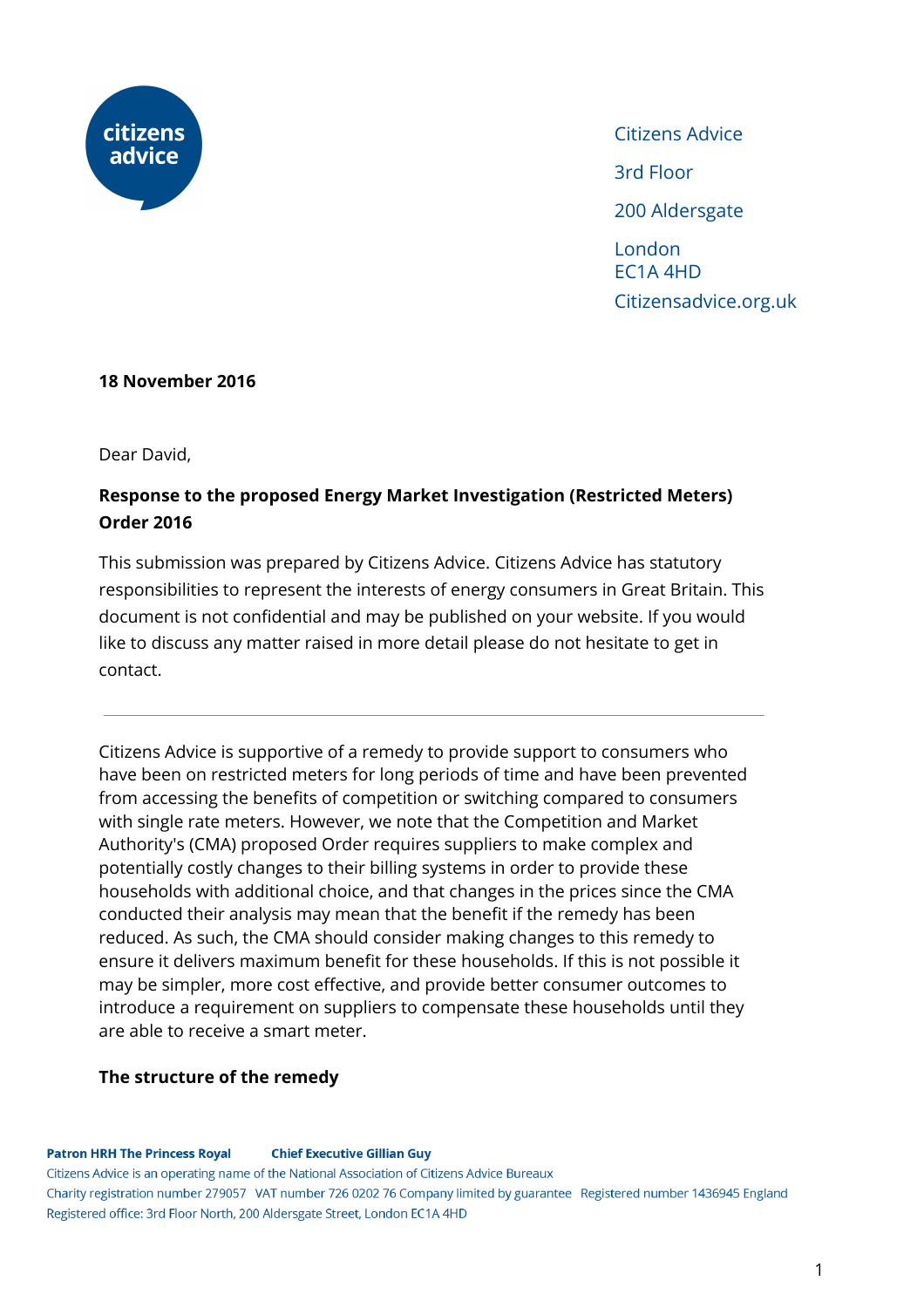There are a number of reasons to consider that the structure of the remedy may limit the benefits to consumers with restricted meters.

The CMA's original analysis from 2015 data found that 68% of restricted meter customers would be better off by an average of £154 each if they switched to the cheapest available single rate tariff. $1$  However, since that analysis was conducted the largest energy suppliers - who have the majority of restricted meter customers have cut the price of their Standard Variable Tariffs, while in recent times the price of the cheapest deals in the market has been rising.<sup>2</sup> If this trend continues in the near term then the benefit of the remedy could decrease, especially during the first years, when it applies to the largest number of customers. An instructive example of the impact this might have comes from the CMA's analysis from Q2 2014, which showed that only 51% of consumers with restricted meters would have been better off on a single rate tariff, and they would have made a smaller average saving of £123.

Part 2 of the Order (the requirement to make all Relevant Tariffs available) only applies to suppliers with more than 50,000 customers. While this is necessary to ensure that the burden on suppliers is proportionate, it could exclude restricted meter consumers from some of the cheapest deals available. For example - at the time of writing - two of the five cheapest energy deals are offered by suppliers that would not currently have to comply with this part of the Order. $^3$ 

The number of consumers affected by the remedy has also been reduced, due to the decision to exclude restricted meter customers with prepayment meters. We recognise the technical complexity of applying the remedy to these consumers, and the fact that these consumers will benefit from the Prepayment Charge Restriction Order, but are concerned that this will further decrease the benefit of the remedy.

Taking together these factors it is conceivable that only a minority of restricted meter customers will actually benefit financially from this remedy, by being able to switch and being better off if they do so. The CMA should therefore conduct new analysis of the consumer detriment and likely benefit of the remedy, and consider whether adjustments are required to improve the consumer outcome.

There are also steps that could be taken to maximise the benefit of the remedy for consumers. In our response to the CMA's provisional findings we supported expanding tariff choice to these consumers by allowing them to also switch to

**Patron HRH The Princess Royal Chief Executive Gillian Guy** 

<sup>&</sup>lt;sup>1</sup>https://assets.publishing.service.gov.uk/media/577521a9e5274a0da3000123/fr-appendix-9-5-res tricted-meters.pdf

 $<sup>2</sup>$  Analysis by Bernstein found that the average gap between SVTs and fixed deals had shrunk</sup> from £270 to £150 between May and October 2016 See:

http://www.cornwall-insight.com/publications/energy-spectrum-and-daily-bulletin/daily-bulletin/issu e-2801/policy)

<sup>&</sup>lt;sup>3</sup> Based on uSwitch table of cheapest energy deals, accessed on 18th November 2016.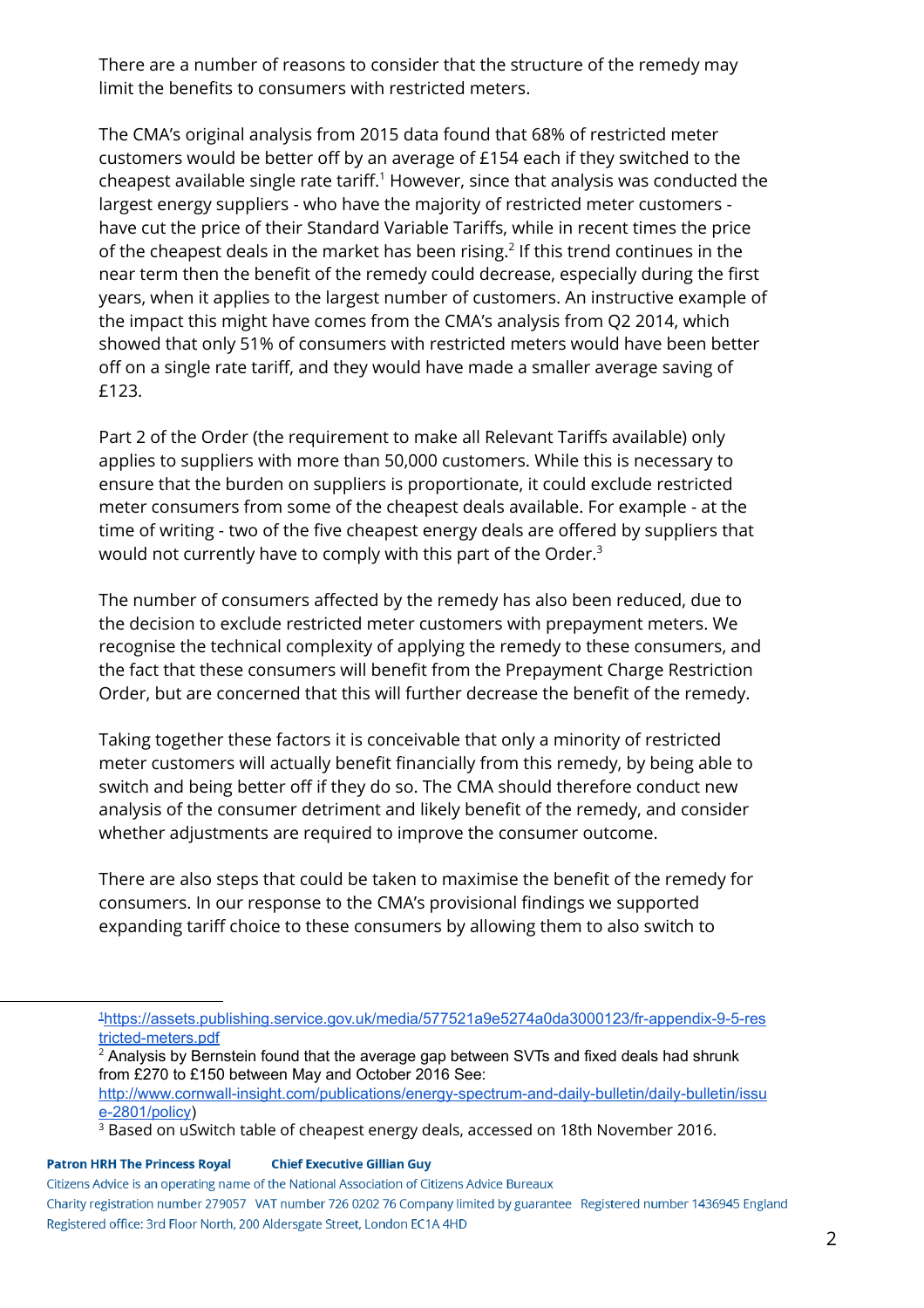Economy 7 tariffs.<sup>4</sup> We provided analysis that showed some consumers would have greater benefit from switching to these tariffs than to a single rate tariff. In order to ensure the value of this remedy in a time of rising prices the CMA should reconsider whether this should be widened to enable switching to Economy 7 tariffs, which are specifically designed to work in tandem with electric heating systems.

The link between this remedy and the smart meter rollout means that the number of consumers affected will decrease over time, until the Order expires in 2020. This means that there will be diminishing consumer benefit over the life of the Order (although this is somewhat mitigated by the fact that some restricted meters are not likely to be replaced until late in the rollout). Therefore, in order to maximise the benefit of the remedy as many consumers who stand to benefit from changing tariff will need to do so as early as possible in the lifetime of the Order. However, there are reasons to consider that consumers may take some time to become engaged with the market, or may still face barriers to doing so. We explore these more in the subsequent sections of our response.

### **Information for consumers**

The consumers this remedy seeks to help are more likely than others to be disengaged given their currently restricted choices. Even those restricted meter households that are able to switch (eg Economy 10) have been excluded from price comparison websites which make switching supplier simpler and easier. The proposal for new prompts on supplier communications may not be sufficient to encourage these consumers to consider whether they should switch tariffs. In our discussions with suppliers we have heard that some are planning outreach activities to their restricted meter consumers to engage with them about their options for maximising the benefit of their existing tariff, and help them consider whether another tariff may be more appropriate. We consider this best practice that all suppliers with restricted meter customers should replicate.

There may also be extra information that could be added to the Restricted Meter Infrastructure (RMI) Customer Information they are required to provide to make it more pertinent. This could include providing customers with information on the proportion of their energy that is used during different consumption periods, as well as the breakdown in kWh, and providing them with information on how this compares with the breakdown that would be required for them to benefit from their existing tariff (the 'break even' point). Suppliers could provide information on the break even point for both internal tariffs and the best tariff available among the relevant suppliers for Part 2 of this remedy. This would give consumers more personalised information on how to maximise the benefit they get from their existing tariff, and/or what kind of saving they could make by switching to another supplier.

#### **Patron HRH The Princess Royal Chief Executive Gillian Guy**

<sup>&</sup>lt;sup>4</sup>https://www.citizensadvice.org.uk/about-us/policy/policy-research-topics/energy-policy-researchand-consultation-responses/energy-consultation-responses/response-to-the-cmas-provisional-de cision-on-remedies/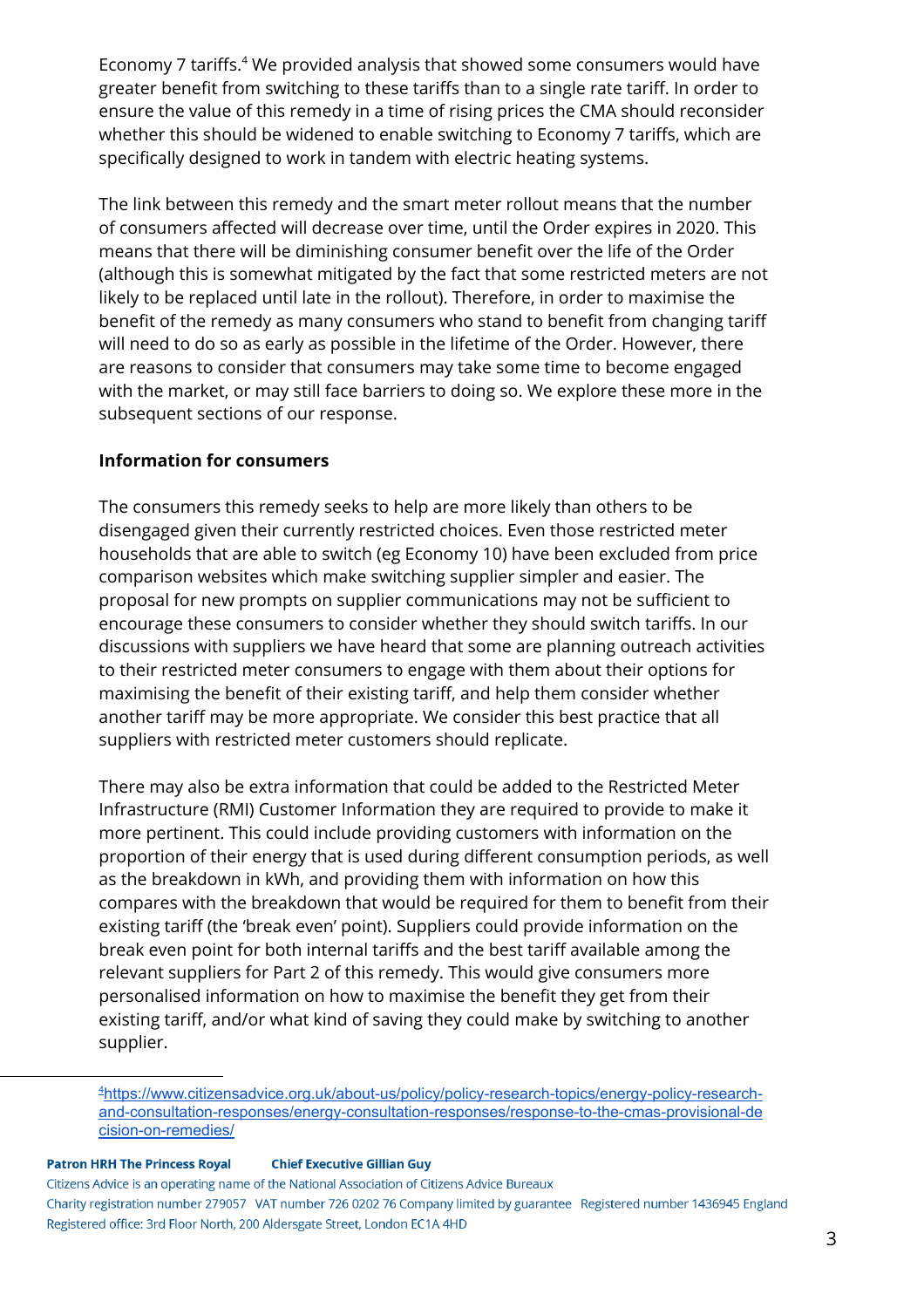### **Citizens Advice's role**

As part of the draft Order, Citizens Advice also has a role to play in providing information to consumers with restricted meters to help them make a decision on switching. We welcomed the CMA's recommendation that we should be a recognised advice provider for consumers with restricted meters. Since the publication of the CMA's final report we have had positive engagement with the largest energy suppliers to understand their plans for implementing this remedy and the impacts on their customers. We support the inclusion of an Obligation to Report Information set out in the draft Order, as this will ensure that suppliers give us the necessary information for us to develop advice for consumers with different types of restricted meters. This could be delivered through the Citizens Advice Consumer Service, our web advice and through the local Citizens Advice and Citizens Advice Scotland networks.

However, this will be a complex landscape for consumers to navigate. The restricted meter segment is comprised of an array of tariffs and meters with different brand names and configurations. Some of these consumers may already have some limited choices to switch without having a meter replacement, while others have never been able to switch provider without this upfront barrier. There will also be uneven implementation of the remedy across the market, as the remedy applies only to suppliers with more than 50,000 customers, and there may be some derogations in place which restrict the choices for some consumers even further. This will pose a challenge to us to provide clear and helpful advice, and for consumers in making tariff choices. As a result, we also consider that some further action to improve protection for these consumers is required (see below).

### **More proactive steps to engage consumers**

Despite these steps to provide information to these consumers, the CMA may need to consider more interventions beyond information prompts to ensure that consumers receive the benefit of this remedy. This is especially likely given that the savings on offer to some consumers are likely to be relatively small. An average saving for these consumers of somewhere between £120 and £160 will mean that a large numbers of consumers will save significantly lower than this, which will provide less incentive to switch. Recent research for Citizens Advice showed that less than a quarter of consumers would be willing to switch to a supplier they hadn't heard of if the saving was less than £50. However, given that the cheapest deals in the market are often not offered by the six largest energy suppliers, it is likely that some of these consumers will have to switch to an unknown supplier in order to make a saving. This, taken together with the historic lack of engagement by these consumers, suggests that more action will be needed to overcome consumer inertia.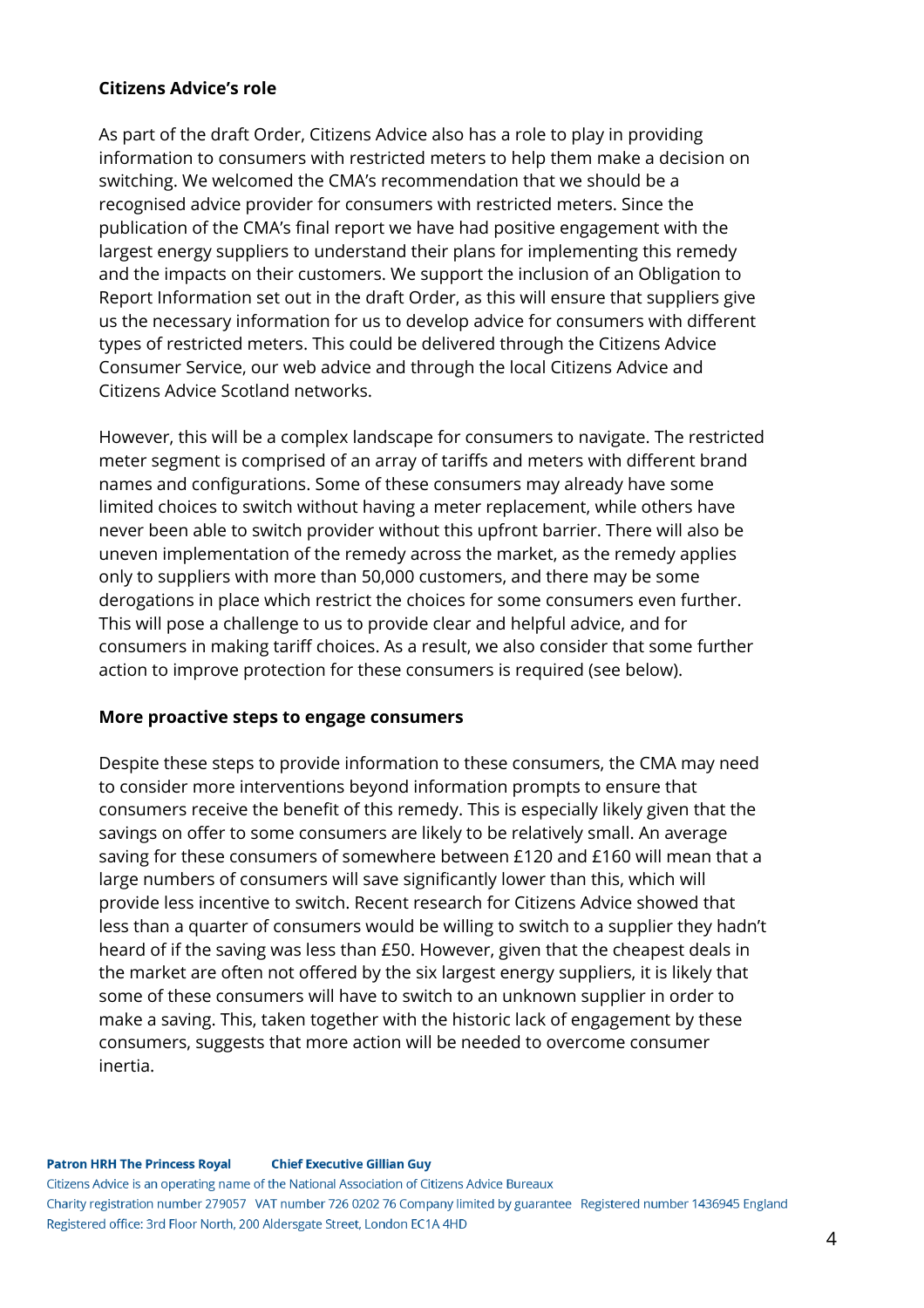In our consultation response to the CMA's provisional decision on remedies we repeated a previous recommendation that suppliers should proactively switch restricted meter customers onto a better internal single rate or Economy 7 tari where they would clearly be better off on such a tariff. We still consider that this should be added to the remedy, with appropriate safeguards (for example allowing a consumer to opt-out and/or return to their original tariff).

Ofgem should closely monitor switching among consumers with restricted meters following the imposition of the remedy, and set a short timeline (of up to 6 months) after which, if there is insufficient increase in switching, they will use their power to specify the manner in which the Relevant RMI information must be provided to consumers. The drafting of the Licence Condition should also be extended to other forms of communication beyond written correspondence, to allow the Authority to direct both the form and content of these communications as they feel is appropriate to engage consumers with restricted meters.

Citizens Advice will separately monitor the remedy through the consumer contacts we receive via the Citizens Advice Consumer Service and the Extra Help Unit. We will raise these through our ongoing tripartite monitoring arrangements with Ofgem and Ombudsman Services: Energy.

## **Consumer protection**

The consumers affected by this remedy will almost exclusively use electric storage heating, which their tariffs are designed to complement. In 2015 Ofgem found that this group are more likely to be in vulnerable situations than consumers with other forms of heating. $5$  As such, it is important that there are sufficient safeguards in place to protect these consumers from any unintended consequences of this Order.

The draft explanatory note states that there will not be any requirement for suppliers to allow consumers to return to their previous tariff once they have switched. This is likely to deter some consumers from switching in case they subsequently face higher bills, and as a provider of advice to consumers with restricted meters we will need to flag this as a potential risk. We understand there may be technical constraints which prevent suppliers from allowing consumers back onto their old tariff, but some other mitigating measures could be put in place to ensure that consumers are able to return and do not pay more than they did before switching to a single rate tariff. These could include removing exit fees for these customers or requiring their original supplier to allow them to return, and provide compensation for any increased costs).

In order to comply with the draft Order suppliers will have to make changes to their systems to accurately bill consumers. As set out in the explanatory note, these

**Patron HRH The Princess Royal Chief Executive Gillian Guy** 

 $5$  Ofgem (2015) (page 23)

https://www.ofgem.gov.uk/ofgem-publications/98027/insightspaperonhouseholdswithelectricandot hernon-gasheating-pdf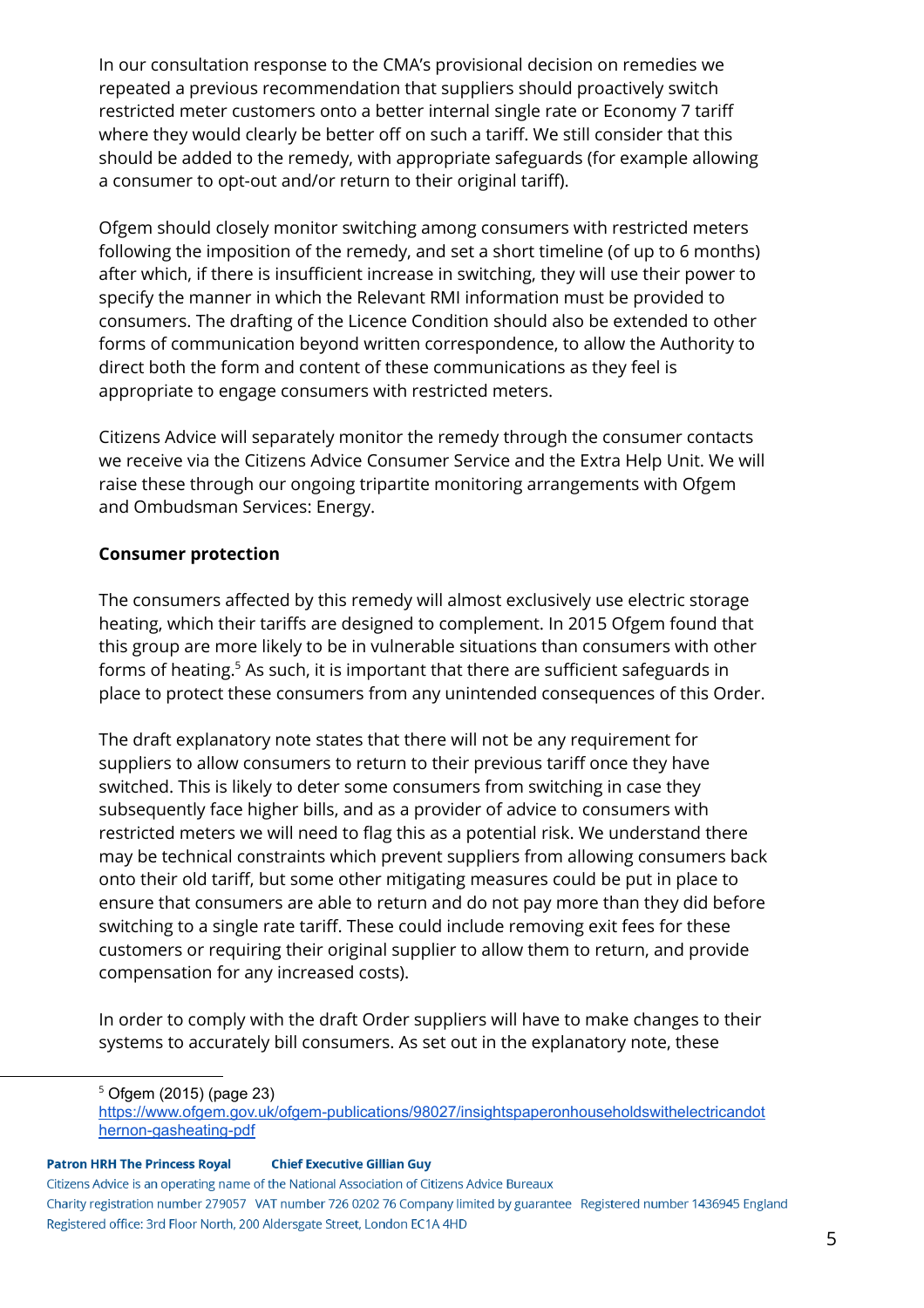systems may not be ready by April 2017 in all cases. The note set out that where a supplier is 'unable, for technical reasons, to make the Relevant Tariffs immediately available… or within a reasonable period of time' they may 'make arrangements which mean that, once the tariff is available, the supplier will retrospectively apply the tariff to the customer as from an earlier date'. It is not clear from the note whether the CMA expects that suppliers would need to apply for a derogation from the Authority in order for this option to apply.

There is also nothing in the proposal to suggest that this period of inaccurate billing would be time limited. The longer the this exception applies, the greater the risk that consumers will decide to leave their supplier or move house, at which point the supplier will not be able to provide an accurate closing bill. This proposal may also make it impossible for suppliers to provide information required under SLC 31A to provide an accurate personal projection of costs.<sup>6</sup> It also appears likely that the prospect of inaccurate billing would, at best, provide consumers who chose to exercise this right to switch to a single rate tariff with a poorer quality service than they deserve and, at worst, actively disincentivise them from taking that step at all. This seems like a perverse outcome, and one which may frustrate the CMA's stated desire to improve consumer engagement.

Furthermore, it is not clear how signatories of Energy UK's Code of practice for accurate bills would be able to comply with their obligations, as the Code requires suppliers to ensure that charges on consumer bills accurately reflect their tariff. It is also not clear whether the backbilling principle, (which all suppliers should follow) would apply. The principle states that 'if your supplier is at fault and has not sent you an accurate bill that they should have sent you, they will not ask you to pay any extra for energy you used (and which you did not receive an accurate bill for) more than one year before they issued the bill. $'$  It is our view that this principle should continue to apply to these consumers.

We consider that the proposed approach for suppliers who are unable to deliver the remedy in full by April 2017 holds too many risks for consumers. To mitigate these the CMA should either:

1. Include the option to bill inaccurately as part of the Order (rather than the explanatory note) to ensure that it is enforceable, and set out appropriate consumer protections that would need to apply as part of this (this could include a time limit for the option to apply, or making clear that the backbilling principle would continue to apply); or

#### **Patron HRH The Princess Royal Chief Executive Gillian Guy**

Citizens Advice is an operating name of the National Association of Citizens Advice Bureaux

<sup>6</sup> Ofgem's consultation 'Helping consumers make informed choices – proposed changes to rules around tariff comparability and marketing' has proposed removing the prescriptive formula for the Estimated Annual Costs, but will retain the requirement for a Personal Projection.

<sup>7</sup>[http://www.energy-uk.org.uk/customers/energy-industry-codes/code-of-practice-for-accurat](http://www.energy-uk.org.uk/customers/energy-industry-codes/code-of-practice-for-accurate-bills.html) [e-bills.html](http://www.energy-uk.org.uk/customers/energy-industry-codes/code-of-practice-for-accurate-bills.html)

Charity registration number 279057 VAT number 726 0202 76 Company limited by guarantee Registered number 1436945 England Registered office: 3rd Floor North, 200 Aldersgate Street, London EC1A 4HD